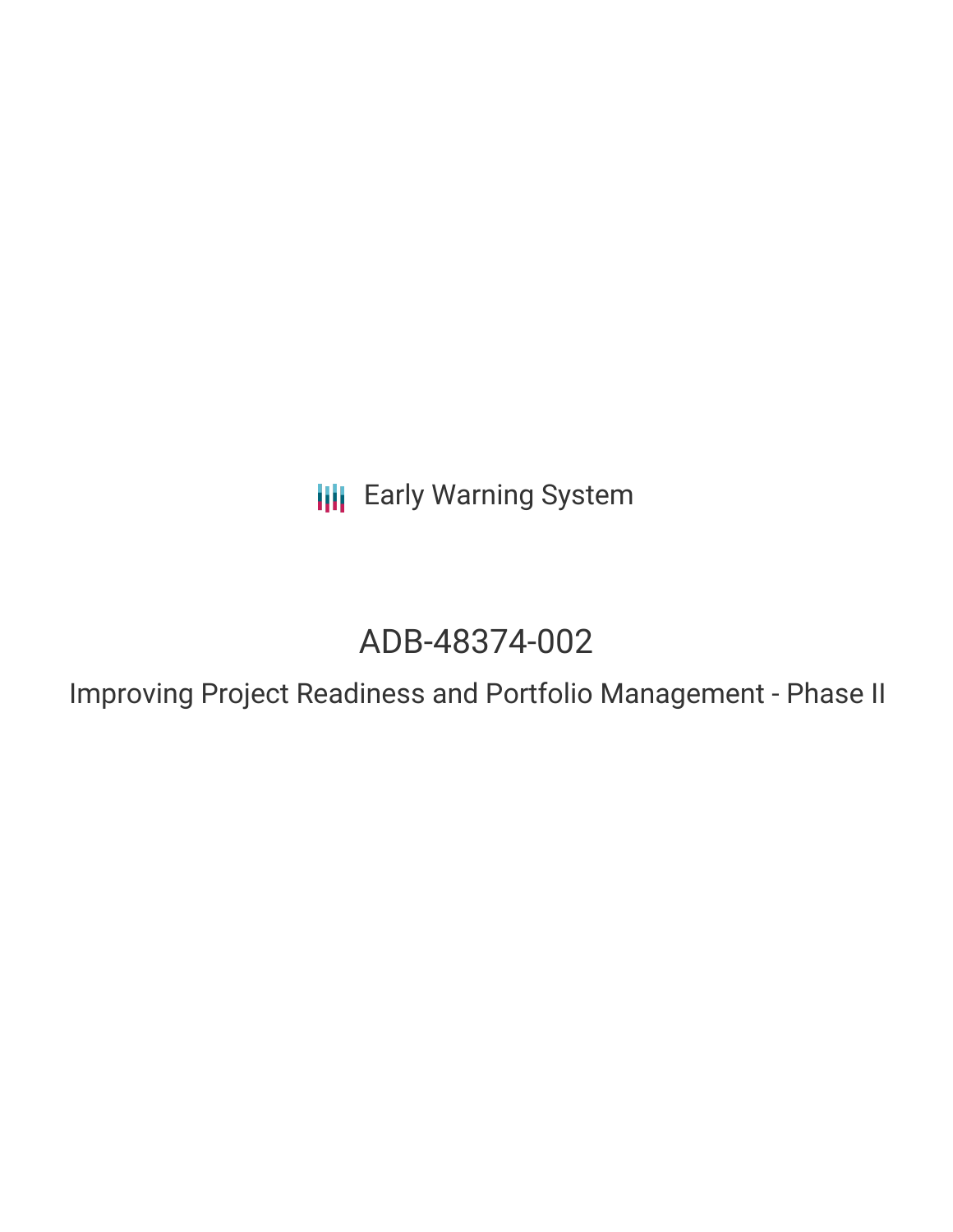

#### **Quick Facts**

| <b>Countries</b>               | Sri Lanka                    |
|--------------------------------|------------------------------|
| <b>Financial Institutions</b>  | Asian Development Bank (ADB) |
| <b>Status</b>                  | Approved                     |
| <b>Bank Risk Rating</b>        | U                            |
| <b>Voting Date</b>             | 2020-11-18                   |
| <b>Borrower</b>                | Government of Sri Lanka      |
| <b>Sectors</b>                 | Transport                    |
| <b>Investment Type(s)</b>      | <b>Advisory Services</b>     |
| <b>Investment Amount (USD)</b> | $$1.50$ million              |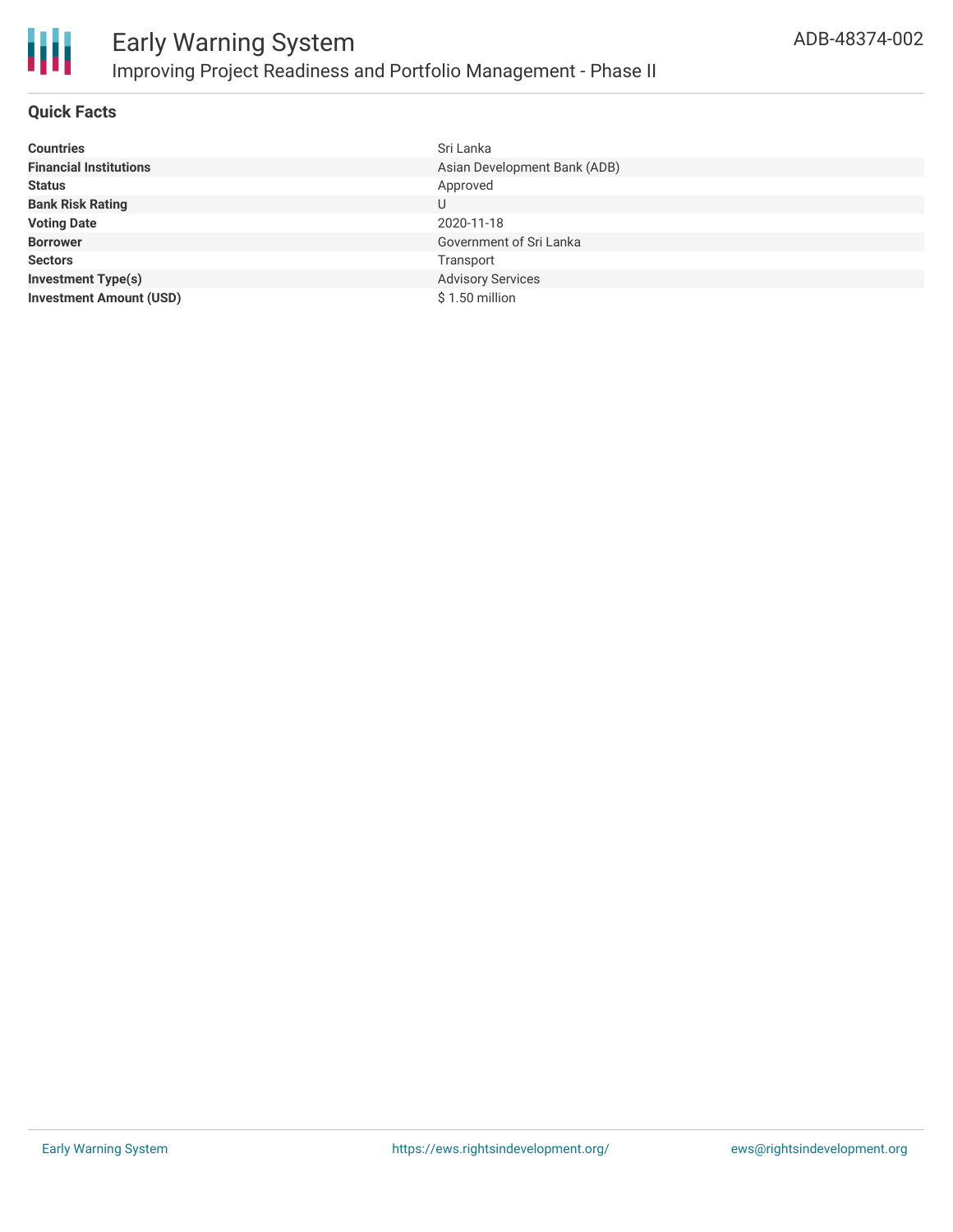

## **Project Description**

According to the bank website, "The transaction TA facility will provide capacity building, project preparation and implementation support, and knowledge sharing to help improve Sri Lanka's portfolio performance. The TA facility will improve the readiness of pipeline projects and support the implementation of ongoing projects through (i) demand-driven and tailored capacity development programs on project design, implementation, evaluation, cross-cutting thematic areas, and procurement; (ii) structured annual portfolio reviews; and (iii) documenting lessons learned and developing knowledge products for sharing and cross-learning among sectors and the region. These will ensure project readiness and quality at entry of pipeline projects and sound implementation performance of ongoing projects. However, if such capacity is not available, the TA facility will prioritize the mobilization of national experts. Mobilization of international experts will be considered if national experts are not available."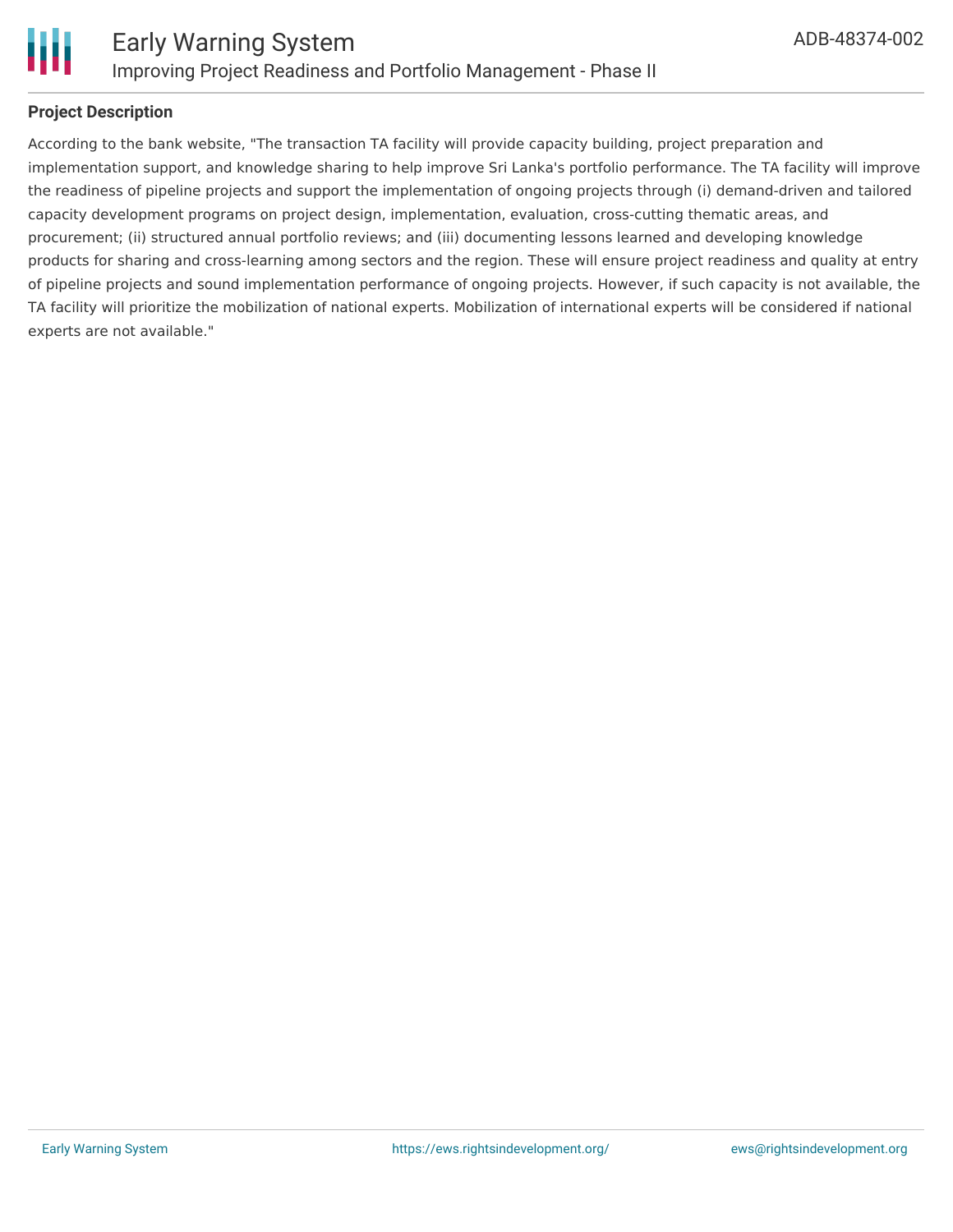

#### **Investment Description**

Asian Development Bank (ADB)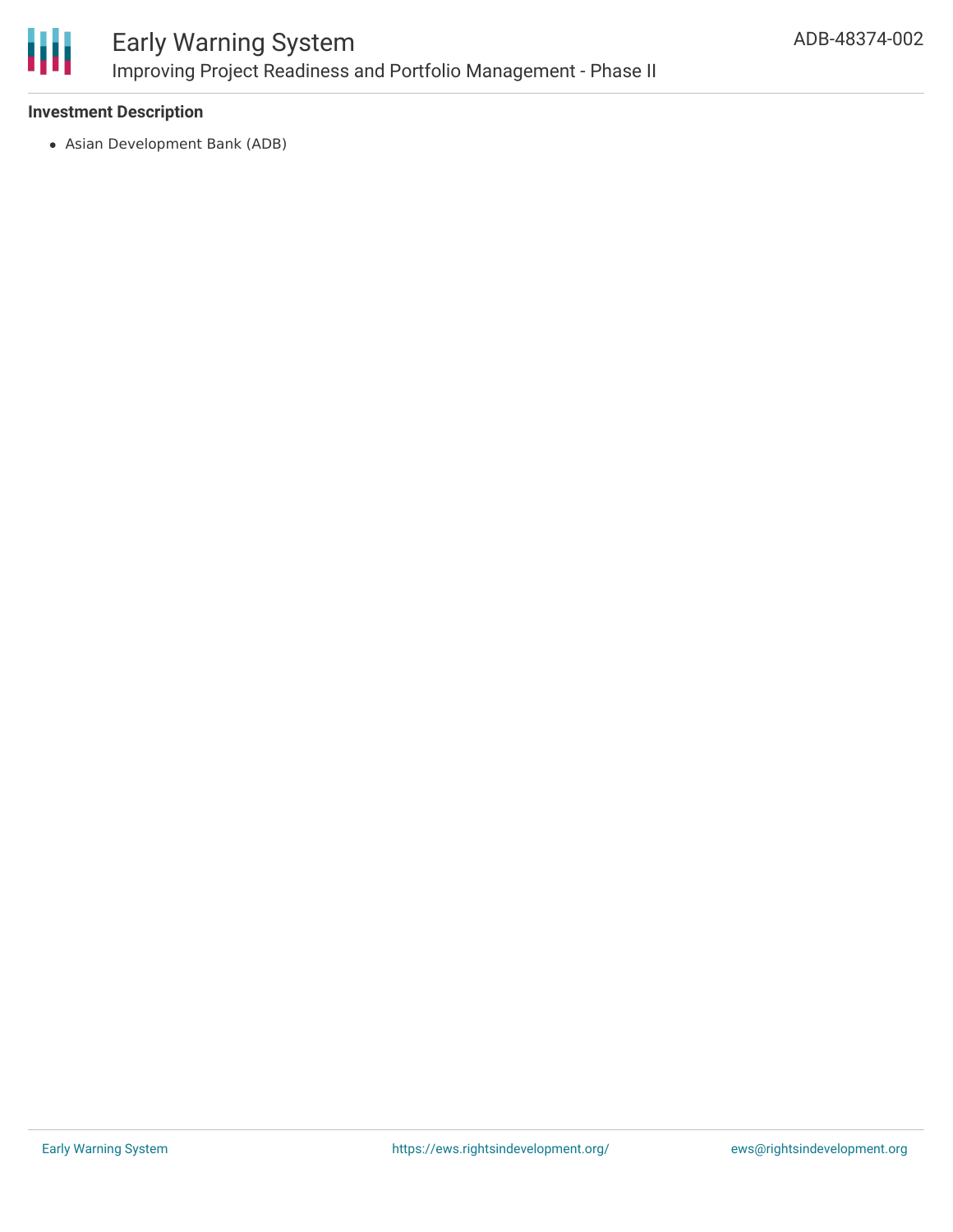

### **Contact Information**

ADB Amarasekera, Navodhini C. (Project Officer) Project contacts not available at the time of disclosure.

#### ACCESS TO INFORMATION

You can submit an information request for project information at: https://www.adb.org/forms/request-information-form

ADB has a two-stage appeals process for requesters who believe that ADB has denied their request for information in violation of its Access to Information Policy. You can learn more about filing an appeal at: https://www.adb.org/site/disclosure/appeals

#### ACCOUNTABILITY MECHANISM OF ADB

The Accountability Mechanism is an independent complaint mechanism and fact-finding body for people who believe they are likely to be, or have been, adversely affected by an Asian Development Bank-financed project. If you submit a complaint to the Accountability Mechanism, they may investigate to assess whether the Asian Development Bank is following its own policies and procedures for preventing harm to people or the environment. You can learn more about the Accountability Mechanism and how to file a complaint at: http://www.adb.org/site/accountability-mechanism/main.